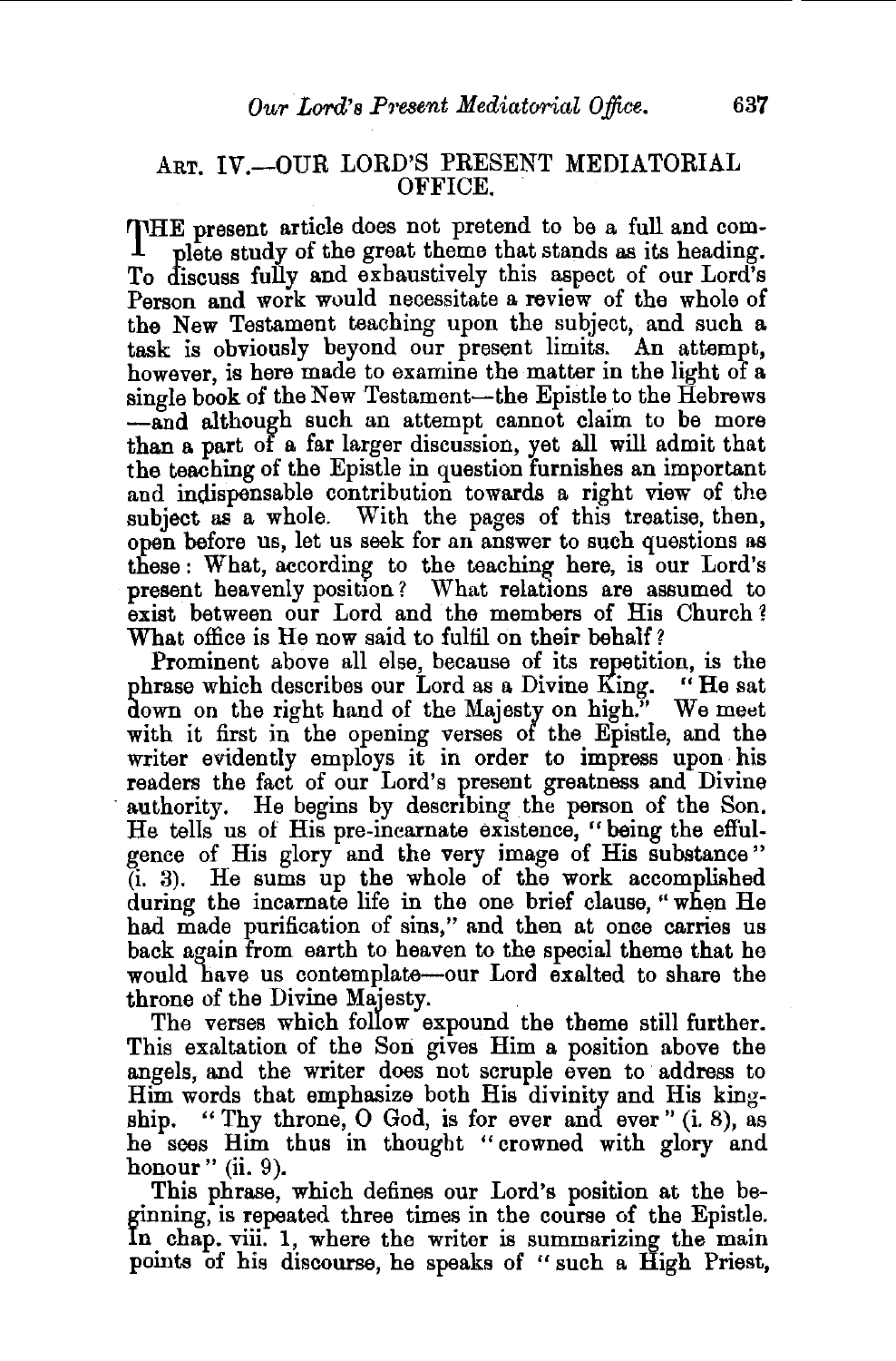who sat down on the right hand of the Majesty in the heavens." Again, in chap. x. 12, where he is treating of the offering made by Christ, and again in chap. xii. 2, where he is bidding his readers run with patience the Christian race with eyes turned to their Lord, the writer depicts Him under that special phrase, "sat down on the right hand of God," which undoubtedly expresses the permanent present fact about Christ that he wished to convey to the minds of his readers. Now, there are one or two points of interest about this phrase which deserve a few brief remarks.

(a) In the first place, the words are quoted from Psalm ex. -an acknowledged Messianic Psalm-and also the Psalm in which the reference to the " priest for ever after the order of Melchizedec " occurs. And, further, the phrase "sat down on the right hand of God " forms an interesting link between the author of this Epistle and the other Apostolic writers. Indeed we may, I think, safely say that this phrase embodies the normal figure of speech in which the Christians of the first age were accustomed to express their belief in the ascended Lord. For we find that St. Mark in his Gospel  $(xvi. 19)$ ; St. Luke in the Acts, twice in reporting speeches of St. Peter (ii. 33, v. 21), twice in bis account of St. Stephen's end (vii. 55, 56} ; St. Paul in his Epistles to the Romans (viii. 34), 1 Corinthians (xv. 25), Ephesians (i. 20), Colossians (iii. 1) ; St. Peter in his first Epistle (iii. 22), and St. John in the Apocalypse (iii. 21, xxi. 5), all reproduce the language of this verse in Psalm ex., either in direct quotation or in general allusion, in speaking about our Lord's state subsequent upon His ascension; and, moreover, it should be specially noticed, there are very few references to our Lord's ascended state in the New Testament other than those which find expression under these terms or this figure of Divine kingly rule.

 $(b)$  A second point that merits attention is, that we ought to recognise the language borrowed from the Psalm which speaks of  $God's$  throne,  $God's$  right hand, the act of sitting, etc., to be figurative, and must not be interpreted as though there existed any literal equivalent for these terms in the heavenly sphere. This caution is one that we do well to bear in mind, especially when we are studying a treatise like that of the Epistle to the Hebrews, where symbolism and analogy are so largely employed. We have continually to be on our guard against pressing these analogies too far or interpreting symbol and parable too exactly. We have to keep steadily before us the main principle, the spiritual idea and truth which the writer is striving to convey by the use of figurative language. and to remember that the figures drawn from human life are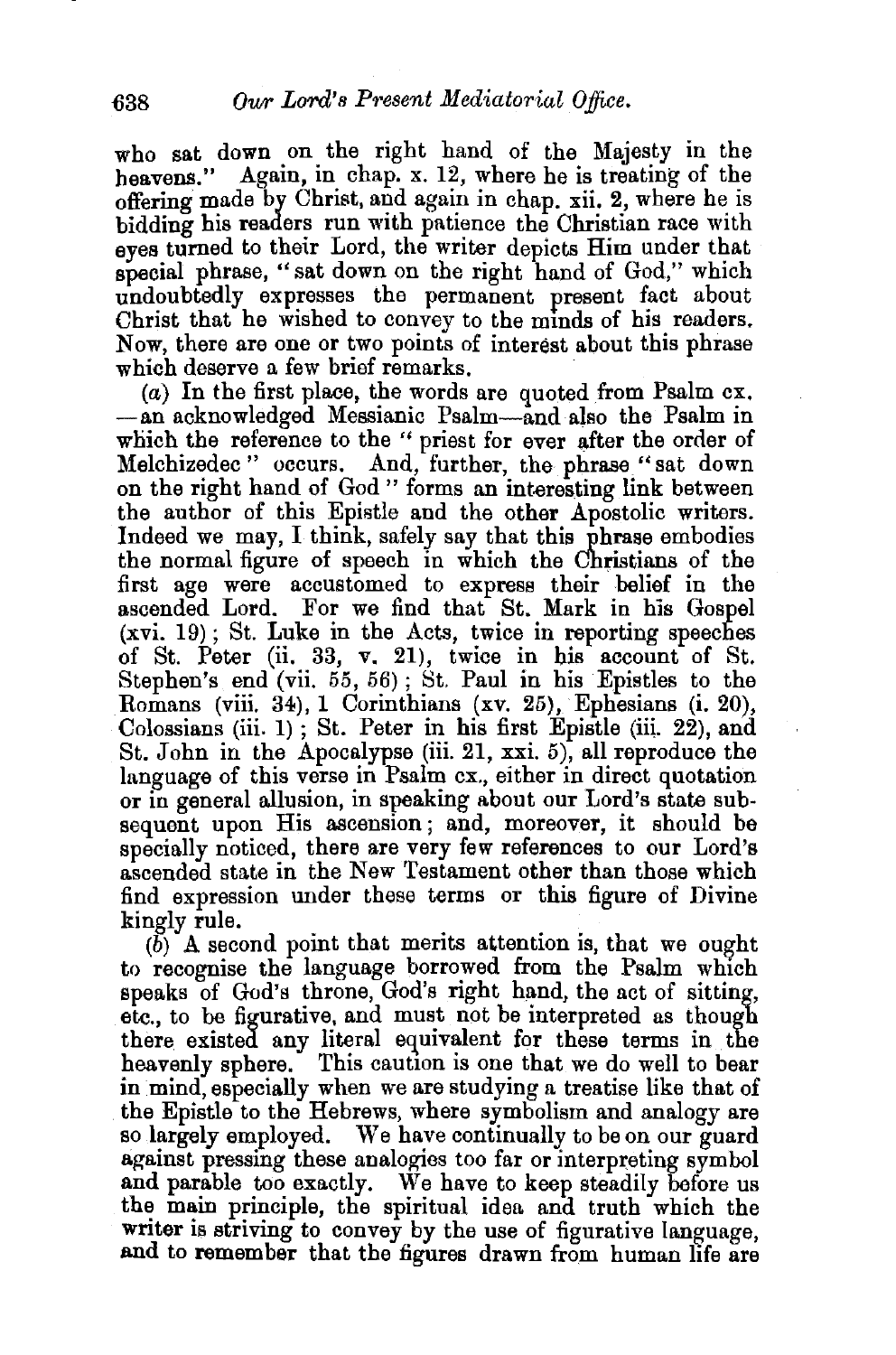often inadequate really to express the fulness and greatness of the spiritual thought. In the present instance we are to understand by the phrase "sat down at the right hand of God " that our Lord occupies not so much a position of power or honour viewed locally, but that in His person He is now invested with regal Divine authority, which our earthly emblems of kingship help us to some extent to grasp, and we are to think of Him as exercising that authority in closest union with God the Father, and in acknowledged Divine equality.

(c) Further, let it be noticed that our Lord's session at God's right hand is associated by the writer directly with the completion of His redemptive work and as a result of it. The making of purification of sins (i. 3) is regarded as the necessary step to the exaltation and session ; it is regarded as a finished act ( $\kappa a \theta a \rho \iota \sigma \mu \partial \nu \pi \partial \sigma \mu \partial \nu \partial \phi$ ) which is then followed by another-the assumption of kingly state. So also in chap. x. 12. One sacrifice for sins for ever had been offered  $(\pi \rho \overline{\sigma} \epsilon \nu \epsilon \gamma \kappa a \varsigma \theta \nu \sigma (a \nu))$ . That act being completed, another follows as its outcome, "He sat down," etc. The same order of thought will be found to characterize the reference in chap. xii. 2. Further comment upon this feature need not now be added; but the fact deserves attention as pointing to what we may call the habitual view which the writer holds about our Lord's person and work. His kingly glory is connected with His sufferings, not loosely or casually, as simply two isolated Divine acts or states, but the two are bound together almost like cause and effect, so that the one-the exaltation-succeeds the other-the work of redemptionwhen completed, and is only possible upon its completion. So in another place he writes, " We behold Rim-even Jesus -because of the sufferings of death crowned with glory and honour" (ii. 9).

 $(d)$  The next point about this phrase is one that leads us directly into the heart of our subject. The writer definitely associates the exaltation of our Lord to the right hand of God with His special High Priestly office. "We have," he writes in chap. viii. 1, "such a High Priest, who. sat on the right hand of the throne of the Majesty in the heavens." It should also be noticed that almost all the other allusions in this Epistle to our Lord's present position and office occur in connection with the writer's exposition of His High Priesthood. For example: It is said of our Lord that "He is able to succour them that are tempted" (ii.  $18$ ); that "He is able to save to the uttermost them that draw near to God through Rim, seeing He ever liveth to make intercession for them " (vii. 25); again, that Christ entered into heaven, "now to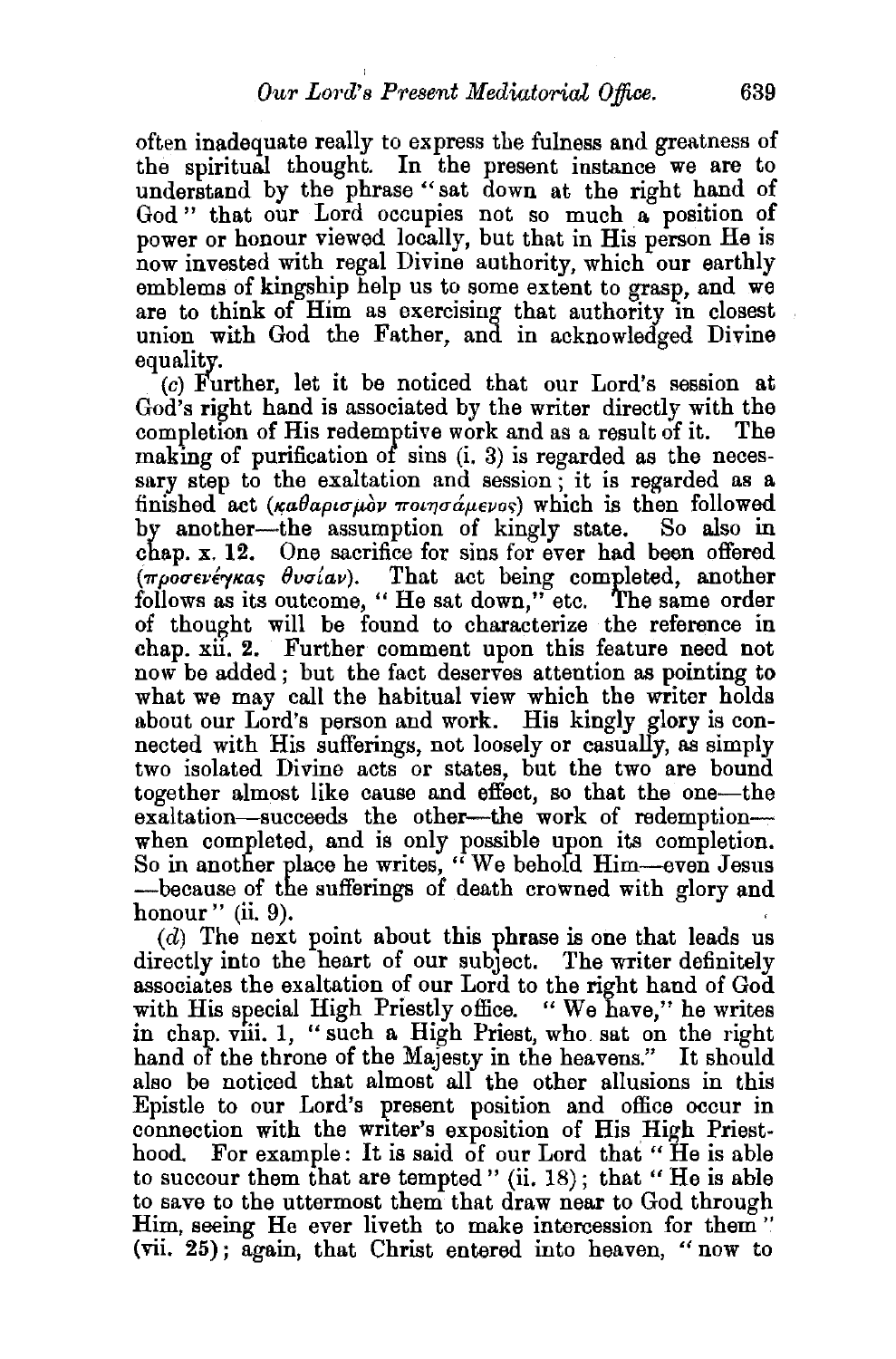appear before the face of God for us"  $(ix, 24)$ ; again, that He entered " within the veil as a forerunner" (vi. 20); and that "through Him " we may " offer up a sacrifice of praise to God continually" (xiii. 15). Now, all these passages throw light upon our Lord'spresentmediatorialoffice; each contributes some fresh feature to help us to understand what our Lord now is and what He is doing for us; and, at the same time, it will be found that they all, without exception, occur in the course of the writer's detailed exposition of the High Priestly It will be best, therefore, to turn now to that special theme, and to consider, so far as it is necessary, the above references in connection with it.

The author of this Epistle is, as is well known, practically the only New Testament writer who employs the institution of the Priesthood to illustrate the worK and Person of our Lord. And he does this, we may remind ourselves, because he was addressing a body of Hebrew Christians to whom the ceremonial of the Temple worship was especially sacred and precious, who were evidently familiar with all its details, and who were also in grave danger of forgetting its preparatory and transitional character. The writer's aim is, broadly, to show that the Christian economy provides not only all that the older system could furnish, but all, and far more than all, that system could give for man's spiritual life. His general method is, we may say, to institute a comparison, which, indeed, often extends into a contrast, between the Person and work of the Aaronic high priest and the Person and work of our Lord-each regarded as the centre and representative of their respective systems.

Now, the general idea which underlies the institution of priesthood is to provide access to God. The priest, as such, mediates between man and God. He represents in certain matters the people to God, and in others he represents God to the people. The writer of the Epistle expresses this idea when he speaks in more than one place of the high priest being appointed for men in things pertaining to God *(cf*  ii. 17; v. 1; viii. 3).

What, then; we ask, is the office which our Lord as Priest fulfils ? It is a fair summary of the general teaching of this Epistle to say that, in the first place, it speaks again and again of the offering of Himself-the offering of the body of Jesus Christ, made upon the cross, as being the sacrifice for ains which our Lord, as High Priest, made on behalf of His people. And, in the second place, it speaks of our Lord, after having fulfilled that offering, entering into the very presence of God as man's Representative, and there, by assuming His place of Kingly dignity at the Father's right hand, He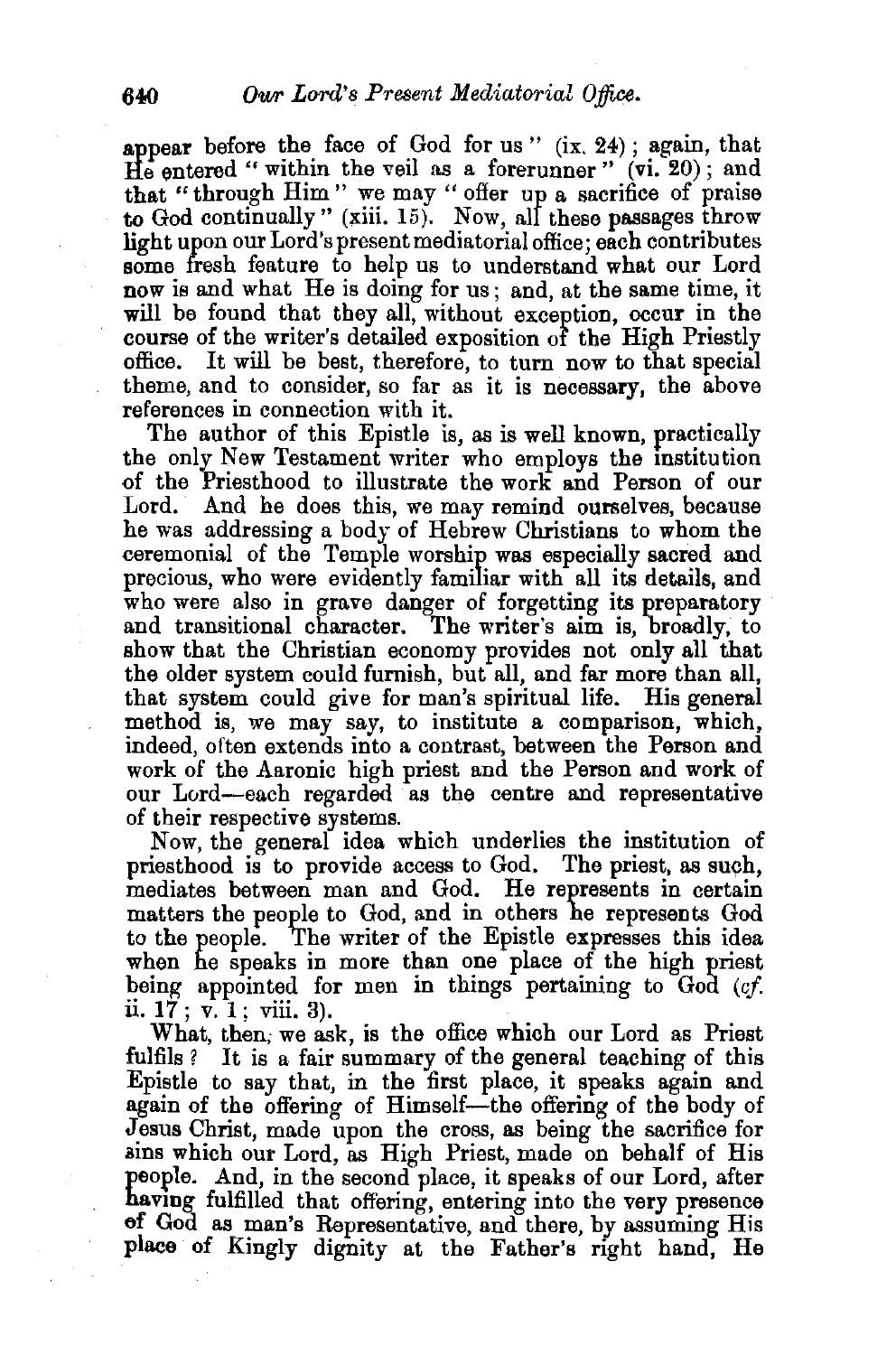realizes in its fulness the thought of access and fellowship with the Divine which is especially characteristic of the priesthood; and, moreover, He realizes it, not only, so to speak, as though it were a personal honour for Himself, but as Representative still of the humanity He has assumed; and He thus attains, according to the writer, to the highest possible form of Priesthood "after the order of Melchizedec," which is at once Royal, Divine and Eternal.

If now, passing on from this more general account, we ask for a more detailed statement of the office which our Royal High Priest fulfils for His people in the heavenly sphere to which He has ascended, our Epistle returns us the following answer:

(a) It describes the present work of our Lord as that of continued intercession on behalf of His people: "He ever liveth to make intercession for them " (vii. 25). It is difficult to express without possibility of misunderstanding this idea of Christ's intercession. We are in danger of transferring our merely human applications of the word to the Divine. Our ordinary idea of intercession is often that of pleading with and persuading an offended person to remit some penalty or change his attitude of displeasure for one of favour. But few students of the text of our Epistle would venture to read into the above words such a meaning as that. There is no thought here of Christ, our High Priest, dealing with an offended or angry God on our behalf. The idea of intercession is expressed in quite general terms. The purpose for which He intercedes is not stated. "To define it," says Dr. Davidson, "in itself may be impossible" ("Epistle to the Hebrews," Commentary, 142), and no better explanation, perhaps, can be attempted than that which Dr. Westcott gives m his comment on the words: " Whatever man may need, as man or as sinful man, in each circumstance of effort and conflict, his want finds interpretation (if we may so speak) by the Spirit and effective advocacy of Christ our (High) Priest. In the glorified humanity of the Son of Man every true human wish finds perfect and prevailing expression" ("Epistle to the Hebrews," Commentary, 192).

(b) The Epistle, in the second place, describes our Lord's present attitude in the phrase, "now. to appear before the face of God for us"  $(ix. 24)$ . The form in which the thought is expressed deserves notice *(νύν έμφανισθήναι τώ προσώπώ του*  $\Theta$ <sub>co</sub> $\hat{v}$ ). It is not said that Christ entered heaven to look upon the face of God for us, but rather He entered to present Himself, or submit Himself, so to speak, to the gaze of God. He becomes, on our behalf, by His entry into the Presence, the object of God's sight, and in seeing Him, God sees us.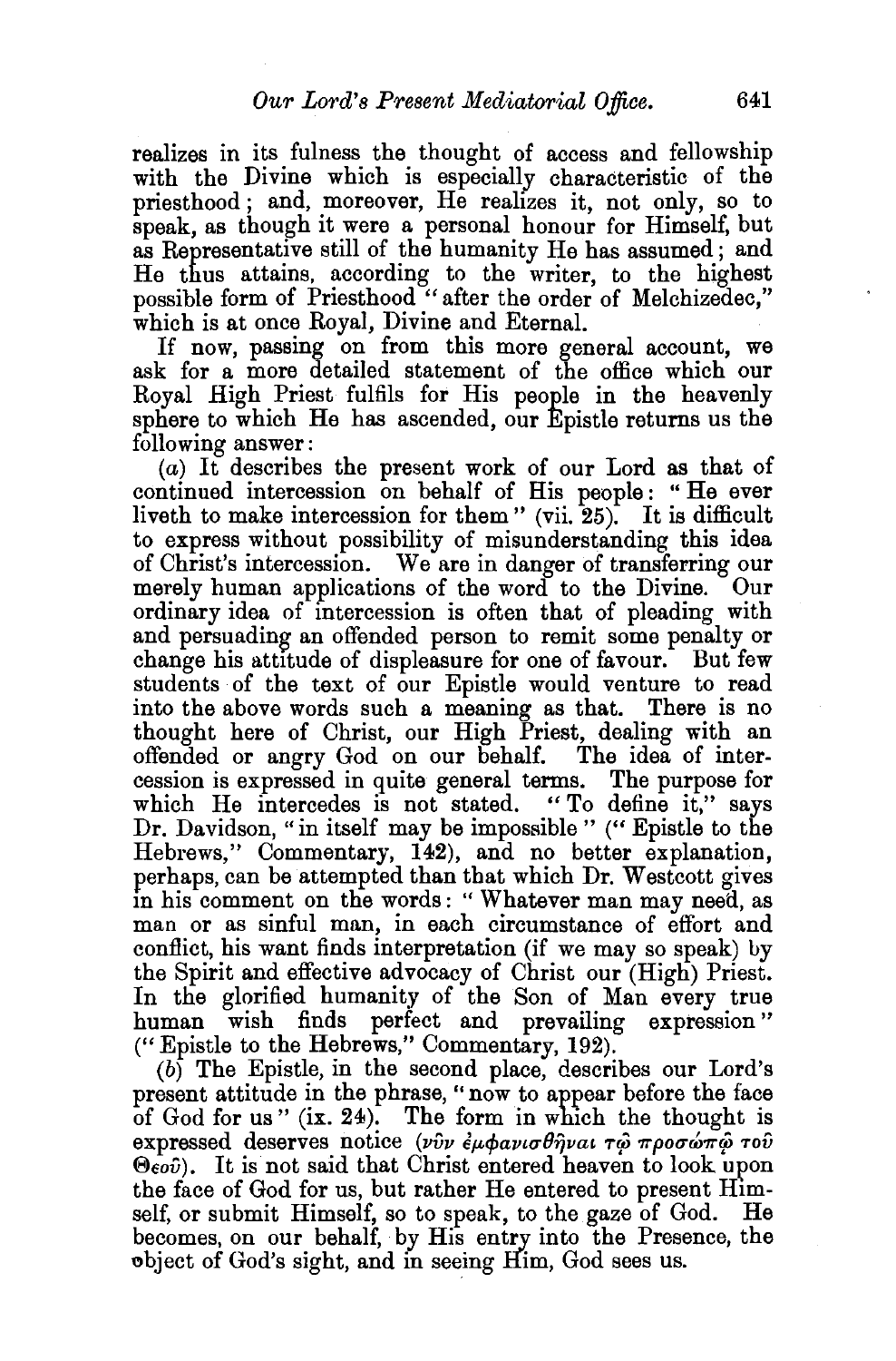$(c)$  The Epistle, further, speaks of our Ascended Lord as the channel through whom we can render to God a worthy service and worship. It is "through Him" that our Sacrifice of praise to God alone can be offered  $(xiii. 15)$ .

 $(d)$  Lastly, the writer speaks of our Lord in His character of High Priest in the heavens as the pledge to us of our right to hold fellowship with Divine things. "Having then a great High Priest,—let us therefore draw near with boldness unto the throne of grace " (iv. 14, 16). So again, " Having a great priest over the house of God, let us draw near with a true heart in fulness of faith " $(x, 21, 22)$ .

The above references contain, as the writer of this paper believes, all that this Epistle directly teaches of our Lord's present work as High Priest in Heaven. The terms employed throughout show us that the author has evidently before his mind as he pens his description the ritual acts of the Levitical High Priest on the Day of Atonement. After the sacrifices had been offered the priest entered with the blood into the holy of holies. He went as the representative of Israel into the place where the Divine Presence was regarded as especially revealed. There before God he stood, and for a brief period enjoyed the closest intercourse with the Divine that was possible for man under the older dispensation. There he realized the highest prerogative of his priesthood, viz., access on man's behalf to God. Christ, the writer would teach us, fulfils perfectly the spiritual idea that lies behind the human high priest's service. By His offering of Himself in death, He passes through the veil from earth mto the actual presence of God, and becomes " a minister of the sanctuary, and of the true tabernacle, which the Lord pitched, not man " (viii. 2). There, like the High Priest, He appears before the face of God as man's Representative, and by His presence intercedes on behalf of man. Only, it should be noticed, while the analogy is traced between the earthly and the heavenly priest, the writer is careful to point out in the above references the perfect and ideal character of the heavenly priesthood in contrast to the imperfect and temporal fashion of the earthly type. The access and fellowship which Christ enjoys is unveiled and unbroken. No longer like the human representative does He stand only for a brief moment before God, but He is seated at His right hand for ever. Not now, therefore, as of old is man's approach to God enjoyed only at intervals, and in symbolic form, but in the person of their Representative, at once human and Divine, they may come at all times boldly to the throne of grace and offer continual homage.

Thus far an attempt has been made to expound the view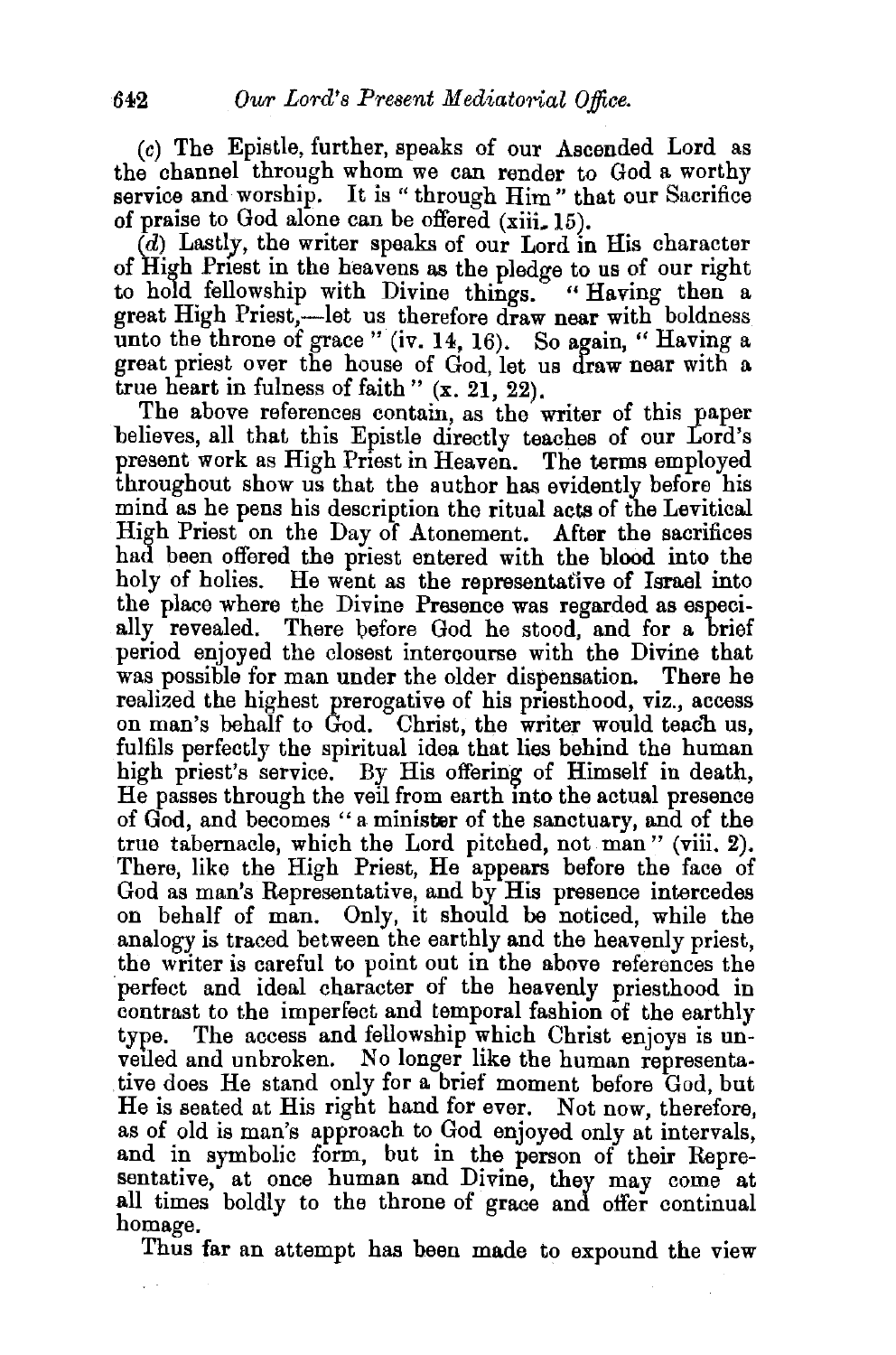which this Epistle sets before us of our Lord's present position and work. If we have read it aright, there is a clear distinction drawn between what our Lord now is and does in His heavenly state and what He accomplished at the end of His earthly life in His death upon the cross. By "clear distinction" we do not, of course, mean that there is any want of unity and connection between the past and present existence of our Lord-as if the Christ who lived on earth and suffered were changed or different from the Christ now in glory. His one unchanged Divine personality gives unity to His being, whether we regard it as pre-incarnate, incarnate, or glorified. He is " the same," as our author says, "yesterday and to-day, yea and for ever" (xiii. 8). But what is meant is that, viewing the life of our Lord as revealed to us in acts done in the order of time, and in the succession of history, the Epistle speaks of our Lord's offering of Himself, of His sacrifice, as a single event which happened at one definite point of time in the world's history, that it was an act complete and perfect in itself, and as such was and is incapable of repetition. It is regarded as a finished action, and in the order of revelation has been succeeded by another Divine act and state, which was only possible, speaking humanly, when the prior act had been concluded. In other .words, we may say that this Epistle, when rightly interpreted, does not give any colour to the view that the victim state, or the offering act of Christ, if we may use such phrases, continues or is perpetuated as such in His glorified existence. Again let us guard against misconception. We are not now thinking of the continuance of the effects of our Lord's offering, of the lasting and eternal results that flow to us from the Divine Sacrifice. We are contemplating the offering of our Lord, in the strict sense in which alone the writer before us appears to use the word, viz., of the offering of Himself in death upon the cross, the offering which, because of the moral strain which death, associated as it was with the sin of man, involved for Christ the Sinless-proved His utter submission and consecration to the Father's will, and so, as this writer teaches, gained all its redemptive efficacy *(cf.* x. 9, 10). Whether this is or is not the meaning, and the only meaning which the words " offering " and " offered " bear in this connection, can alone be proved by a careful study of all the passages in which those terms are employed by the writer. Without venturing into details, a summary of the results that a fair examination of those passages yields may be expressed as follows : .

 $(a)$  In the first place, the offering of Christ is spoken of as made in the past *(cf. vii.* 27; viii. 3; ix. 14; ix. 28; x. 12).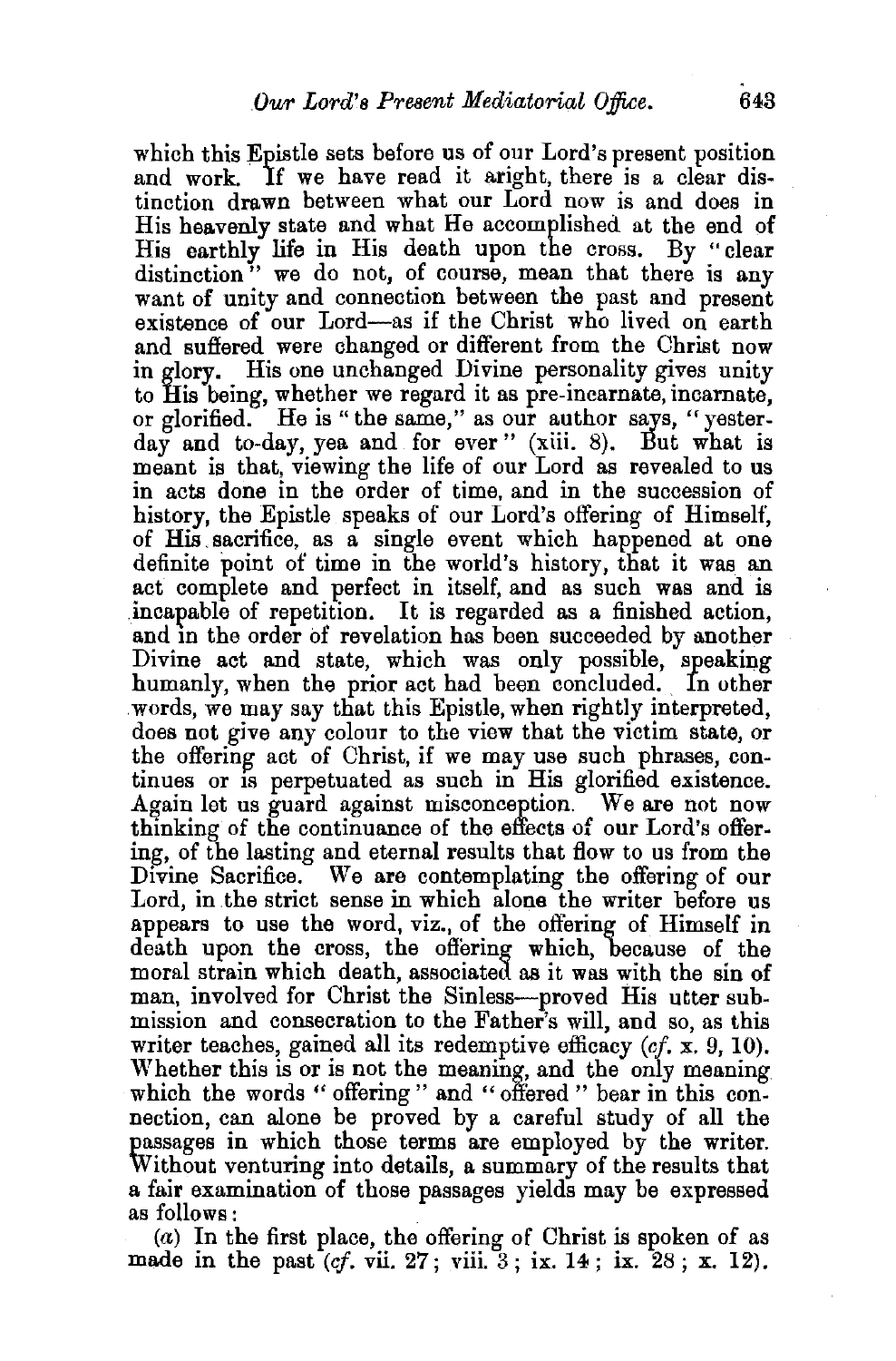The verbs in each instance are in the aorist tense, expressive, as we know, of an act performed and definitely ended

(b) Secondly, the offering is spoken of as one single act, not a succession of acts, and not a continuous action, but a completed single event. The offering is "once for all" (x. 10). It is " one offering " (x. 14). We are forbidden to think of it as an offering that can be repeated, "nor yet that He should offer Himself often" (ix. 25).

(c) Thirdly, the offering is identified with the sufferings and cross of Christ, so that it IS not only a single act, and not only a past act, but the actual occasion in the past when it was made is also fixed. It is in close connection with such terms as "without blemish"-referring evidently to the sacrificial lamb-" blood," " body," " sufferings," that we read of Christ's offering, and this fact appears to fix beyond any possible dispute the actual point in the history of revelation when the writer of this Epistle regarded the offering as made *(cf.* ix. 14; x. 10; ix. 26-28).

Few, possibly, will question the truth of these conclusions in general. There are, however, many teachers of note who, without denying that the death of our Lord upon the cross was His one supreme offering, yet hold also that there is a sense in which we may speak of an offering still being made by our Lord in His glorified state in heaven; and, moreover, they appeal to the teaching of the Epistle before us in support of that view.

One text upon which this idea of a continuous offering by Christ in heaven is made to rest is chap. viii. 3: " For every high priest is appointed to offer both gifts and sacrifices; wherefore it is necessary that this High Priest also have somewhat to offer." The way in which this text is applied in support of the above view is well known. Christ, it is said, is a Priest for ever. Being a Priest, He must of necessity " do for ever a characteristically priestly act; and, consequently, according to the same Epistle, 'He must have now somewhat to offer'" ("The One Offering," Sadler, 53). It should be observed that, in order to be able to use this text the more easily in support of the view mentioned, it must be interpreted in the present. " Have somewhat to offer" must be rendered "have *now* somewhat to offer," and the writer just quoted does not scruple to make this addition to the text, although there is no verbal equivalent for the "now" either in the original Greek or in the Revised or Authorized translations. Is such an interpretation strictly correct? The Greek is *όθεν αναγκαίον έχειν τι και τούτον ό προσενέγκη*, literally, "Whence a necessity that this man also have somewhat to offer." How far is there any reference, we may ask,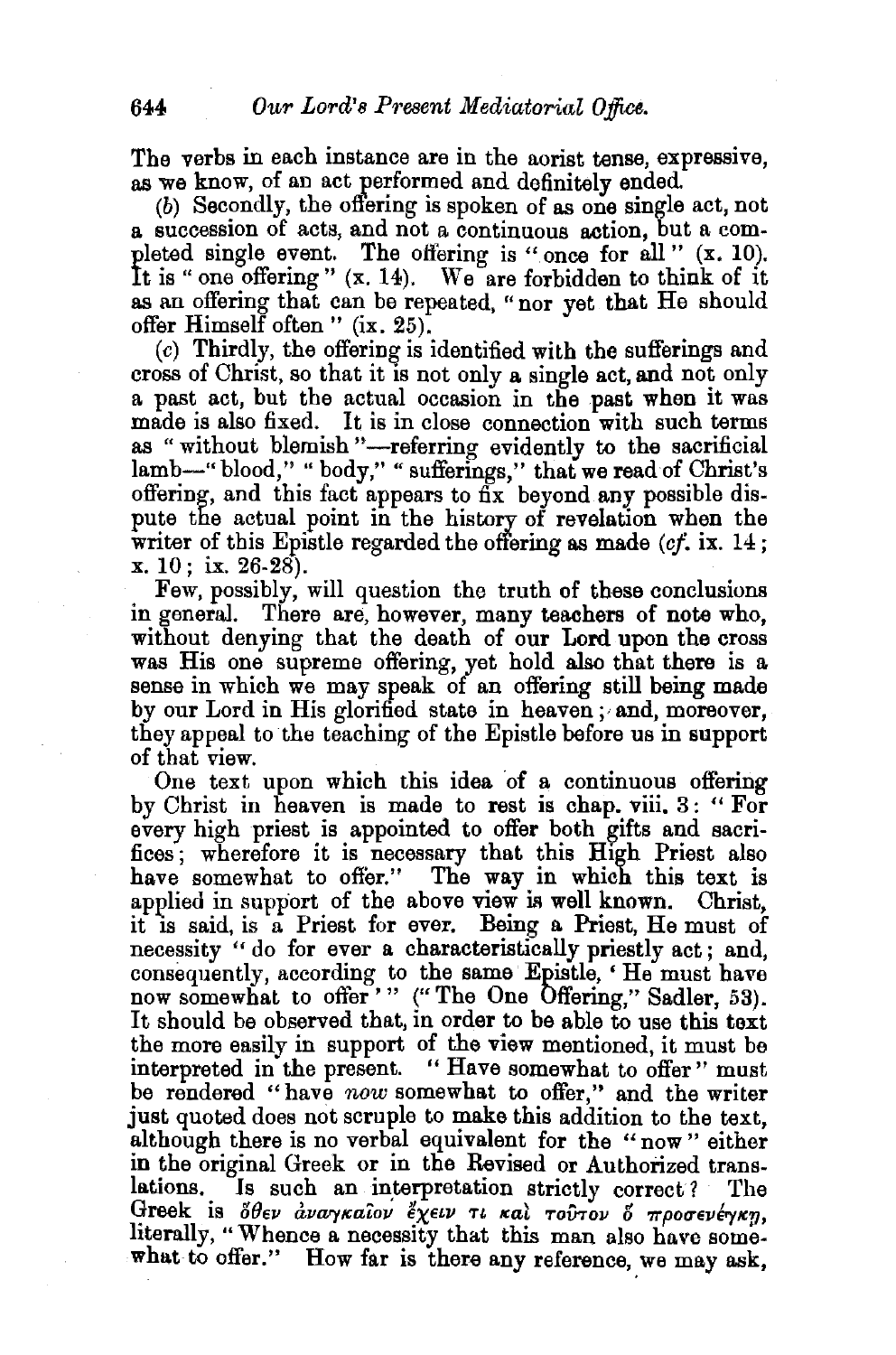to time, either present or past, in these words?  $\delta \theta \epsilon \nu$  *dva* $\nu$ *καΐον.* There is neither *εστίν* nor *ην* in the original. You may say, so far as the bare words go, either "Whence it *is* necessary" or "Whence it was necessary."  $\delta \pi \rho o \sigma e \nu \epsilon \gamma \kappa \eta$ . Does this help us? The tense is the aorist. "Something that He should offer once for all " is the obvious sense. But we will allow that these words, considered simply as they stand in the text, are not sufficiently clear to decide the matter. There are, however, some further considerations that may help us to see clearly the writer's meaning. We may notice:

 $(a)$  That in every other case where the writer uses the word  $\pi \rho \sigma \sigma \phi$ *épeiv* or *avapépeiv* in connection with our Lord's work he consistently employs the aorist tense, and, as we have already seen, the sense of the word in those instances points clearly to the one completed offering on the cross. Here also the aorist is used. Should we not naturally infer that this instance of the use of the word falls in line with the rest, and that the reference here, as there, is to the one offering? We may at least claim that this is highly probable,

if not certain.<br>(b) And this probability is deepened when we bear in mind that the writer, had he really desired to speak of a continuous present offering of Christ, could have avoided all possible ambiguity by employing, as he does in another place, the present tense of the verb  $(\pi \rho \sigma \phi \epsilon_{\rho \eta})$ , instead of the aorist, which certainly favours the view of a past act. For he actually does employ this other form in chap. ix. 25. There, as will be seen, he is contemplating the idea. of continuous offering, though only to negative the possibility of any repetition m the case of our Lord. The words are : " Nor yet that He should offer Himself often  $\partial^2 u = \partial^2 u \partial^2 u$  *roll dkus*  $\pi \rho \overline{\partial} \sigma$ .  $\phi \epsilon_{\rho \eta}$   $\epsilon_{\alpha \nu \tau} \delta \nu$ . Here the writer wishes to express the thought of Christ repeatedly offering. Himself, and he does so by using the present tense of the verb, which of course conveys that idea of unfinished continued action without any ambiguity. Is it not, at least, reasonable to suppose that had this same writer wished us to read the word "now" into his phrase, "this man also have somewhat to offer," he would have chosen the form of the verb which would have left no shadow of doubt as to what he intended to convey to the minds of his readers?

(c) But there is another, and, as some think, a more serious objection to this suggested interpretation of " to offer." It is one gathered from the general line of thought in this section of the Epistle. Let the Epistle be read carefully from the beginning, say, of chap. vii. on to the middle of chap.  $x_i$ ,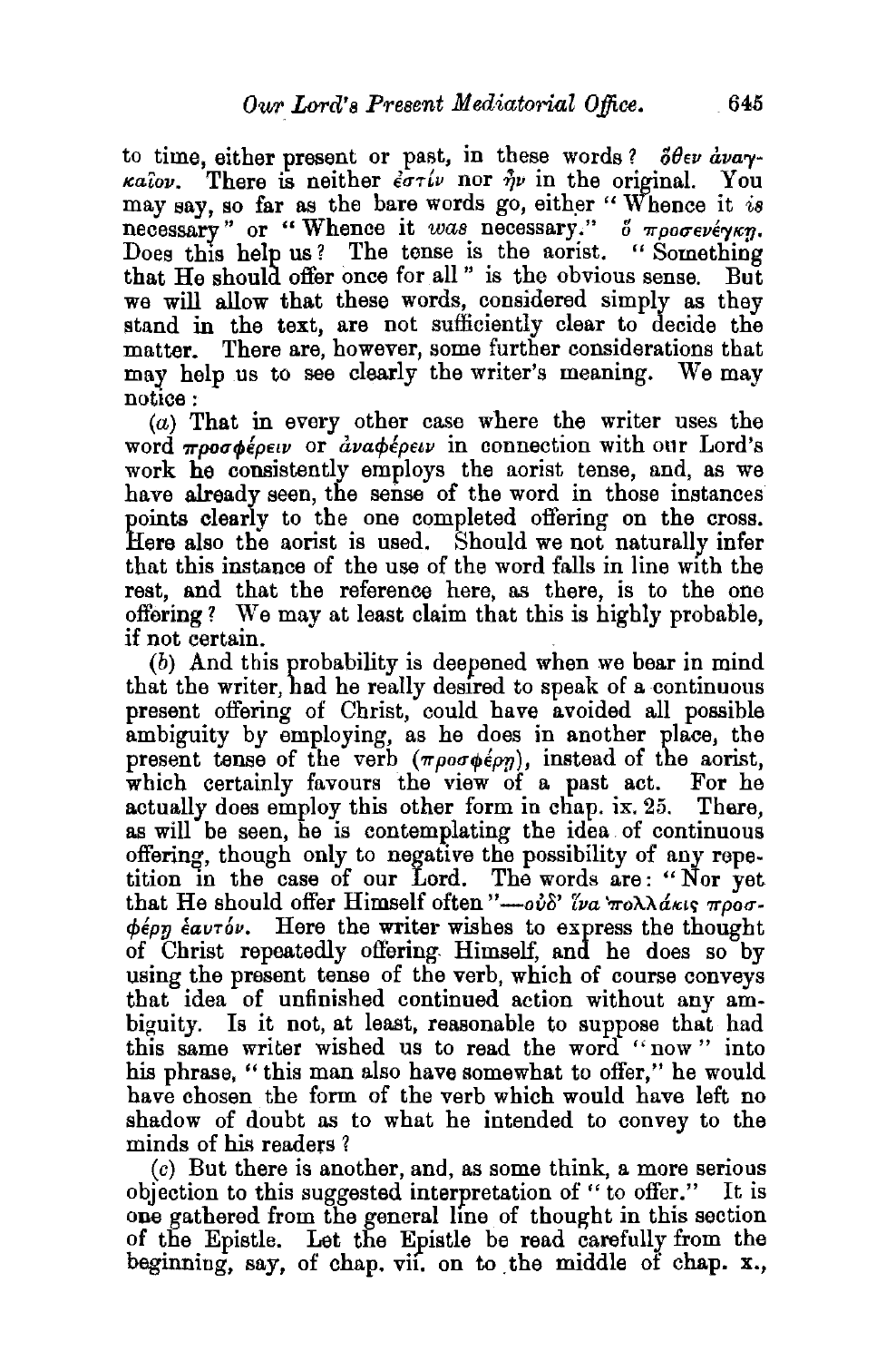and let the progress of thought he clearly traced. It will be found that with chapter vii. the writer begins the real exposition of our Lord's .Priesthood after the order of Melchizedec. He dwells upon various points, but it is not until verse 27 that he mentions the subject of Christ's offering. Then that he mentions the subject of Christ's offering. after having reminded his readers in the opening verses of chap. viii. of the chief points about which he is speakingviz., the High Priest in heaven, the sanctuary in which He ministers and His offering-he goes on in the remaining part of that chapter, in chap. ix. and in chap. x. to verse 18 to discuss these points in detail: The High Priest as the Representative Person in the New Covenant, the Old Sanctuary and the New, and especially the offering. The section which deals with this last subject-the offering of Christ-runs on from chap. ix. 11 to x. 18.. Now here, unquestionably, the offering treated of is the Sacrifice of the cross. The terms introduced-" His own blood," " death," " suffered," " the sacrifice of Himself," " the Body of Jesus Christ "-all occur in connection with the thought of offering. The writer concludes his exposition by leading us back to the point from which he started—the High Priest upon His throne—in the words, "He, when He had offered one sacrifice for sins for ever, sat down on the right hand of God; from henceforth expecting till His enemies be made the footstool of His feet "  $(x, 12, 13)$ . Now, the consideration that has certainly great weight is this: If the opening verses of chap. viii. are an introduction to the following section, and name the points about to be dealt with in that section, then, necessarily, the reference to our Lord's offering in those introductory verses must bear the same meaning as the references to His offering in the verses which follow. In the latter case there is no doubt that the completed offering is in the writer's mind, and it is difficult to see how we can resist the conclusion that the same sense—of an offering made once for all in the past, and not of one now continued-attaches to the word in the former reference as well. On the other hand, if the other view be adopted, does it not seem an extraordinary thing that the writer should make this one isolated mention of a present offering by our Lord in heaven, giving no sort of explanation of what that offering is, either there or elsewhere, and should then proceed in the subsequent section to speak always and consistently of the Lord's one offering as a thing completed

and finished in past time?<br>Further support for the idea of a present continued offering by Christ in heaven is sought for by the advocates of that VIew in chap. ix. 7, which runs thus: "But into the second (went) the high priest alone, once in the year, not without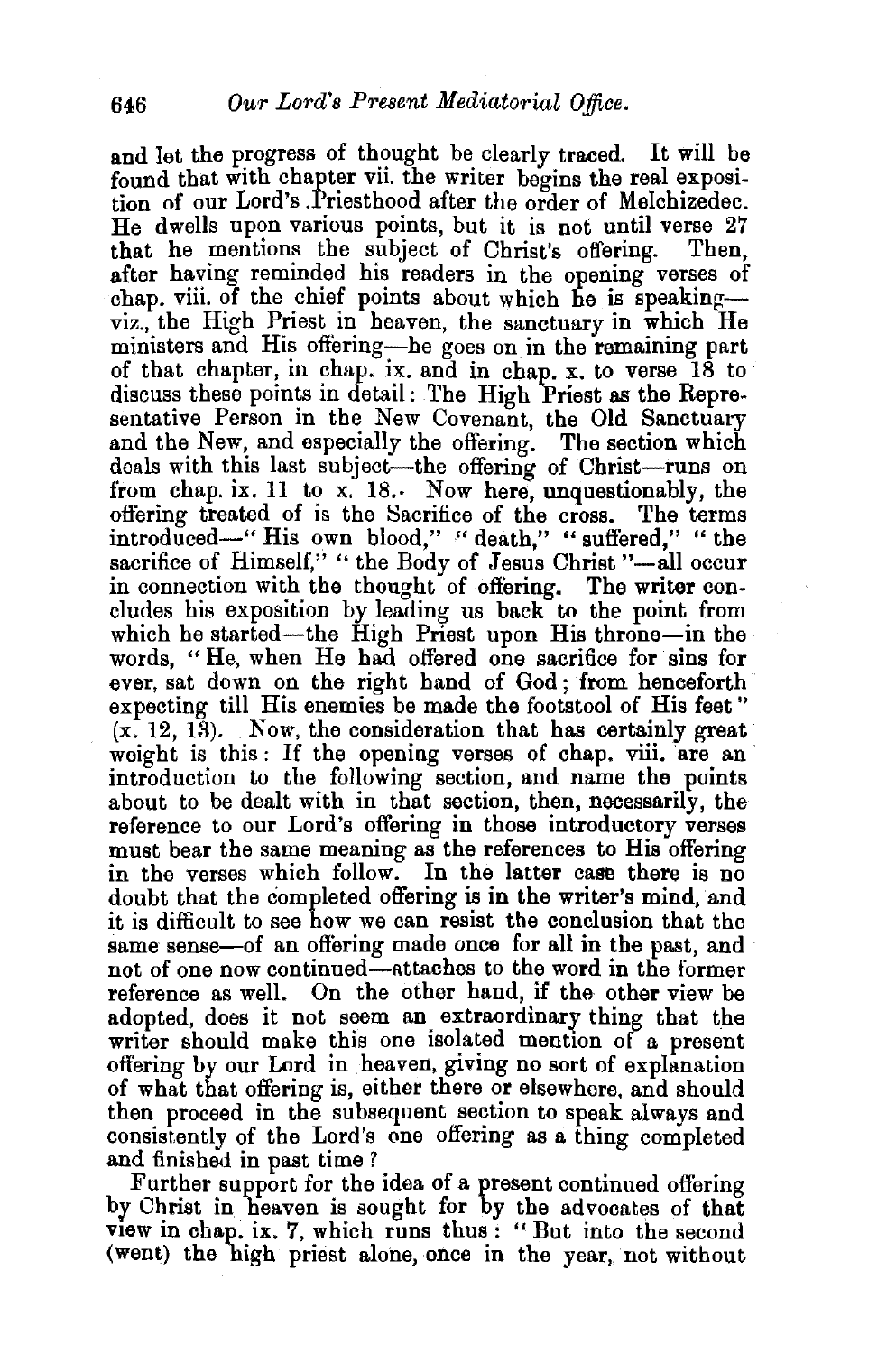blood, which he offereth for himself and for the errors of the people." Here, so it is argued, in the action of the Levitical high priest, is presented to us the earthly type which our Lord fulfilled. As the high priest entered the Holy of Holies, so our great High Priest has entered heaven. As the high priest offers the blood of the sacrifice, so the Lord makes His offering in the court of the heavenly sanctuary.

Our consideration of this argument must be a brief one. Let us notice :

 $(a)$  In the first place, exactly what this form of reasoning claims to establish. It is an inference drawn from certain actions of the earthly high priest. The analogy is presupposed to be complete between those actions and what our Lord has done or is doing. It is this presupposition that seems to us to be open to question. It is of course true that there are certain broad lines of analogy between the earthly and the heavenly priesthood; but there are also, as any reader of this Epistle will remember, many points in which the comparison between the two results in contrast and difference rather than similarity. Our only safe guide, surely, is to confine ourselves when drawing such inferences in regard to the heavenly from the earthly type-especially when we are touching upon questions of doctrinal importance-carefully, and even rigidly, to those features which the sacred writer has himself suggested to be common to the two. For example : that the Holy of Holies is a picture of the heavenly Presence: that the entrance of the high priest into the sanctuary is a type of our Lord's direct access to the Father by His ascension ; that the blood of the sacrifice was a symbol of His life surrendered to the Father in death-all these are undoubtedly valid and legitimate, because suggested and enforced by the author of this Epistle himself. But, on the other hand, we mayfairly question whether it is an inference that is sufficiently justified by anything the wriler has said to conclude that Christ continues to offer Himself, or, as some say, His blood, or, as others, His life to God in the heavenly sanctuary because the high priest is here said to offer the blood of the sacrifice for himself and for the errors of the people. Obviously there is one point in which the analogy will not hold, for Christ had no need to offer for Himself. And the writer, moreover, seems carefully to abstain from using any such language as this of our Lord's acts. He speaks, it is true, constantly in the Epistle about Christ's blood, as representing His life surrendered in death, and therefore a sanctifying power. He speaks of Christ entering heaven " through His own blood" ( $\delta u$  *rop idlov aluaros*, ix.  $12$ ) $-i.e.,$  as the channel and means, so to speak, by which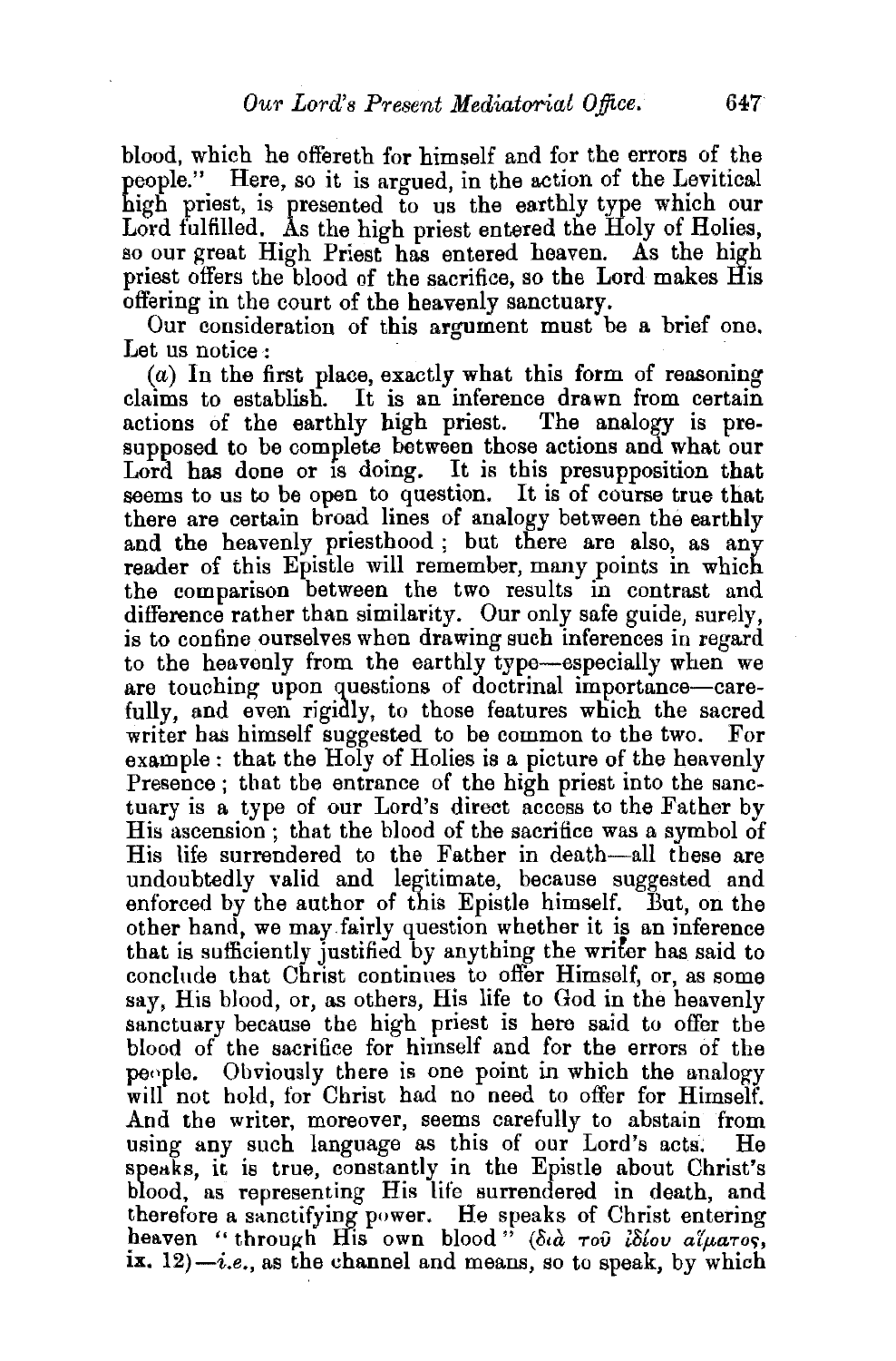His perfect access to the Father was realized—but in no single instance does he ever speak of the blood of Christ being offered. "The Epistle avoids," says Dr. Davidson, "such language as that Christ carried in or offered His blood, for obvious reasons; such language could be used of the high priest's act, but not of His" ("Commentary on Epistle to the Hebrews," 153, note). "The modern conception," says Dr. Westcott, "of Christ pleading in heaven His passion-' offering His blood '-on behalf of men, has no foundation in the Epistle " ("Commentary on Epistle," 230).

(b) But even if we allow, as perhaps we may if we speak in terms sufficiently guarded, that the sprinkling or offering of the blood on the mercy seat by the high priest has a spiritual parallel in the first entrance of our Lord into the heavenly sanctuary and the cleansing and purifying of all things there by His "better sacrifice," yet consider this: That particular action of the Levitical high priest was performed upon his entrance. It was a preliminary, so to speak, to His standing before God's presence. It was a condition to be fulfilled prior to the enjoyment of that high privilege for which he entered as Israel's representative, viz., access to and fellowship with God. Now, if we are to follow out the analogy, we must be consistent. If our Lord, upon His entrance into heaven, made an offering which in any way corresponded to the sprinkling of blood by the high priest, then must it be regarded also as but the preliminary step to a higher state of fellowship with Divine realities which was to follow. Granted that there is an analogy, yet the analogy itself does not permit you to speak of a continuous offering. Rather, it leads you past the atoning act on to the state of fellowship with the Divine for your thought of what is to be continuous and permanent; it leads you on to the thought of access to God on man's behalf in virtue of an atonement completed; and this settled eternal attitude of our Lord in the heavenly sphere is expressed by the writer in the constant phrase: "Sat down on the right hand of God."

This view of a continuous offering in heaven is one that is held by men of widely differing views and ecclesiastical standing, and it is held by them in various forms. Some are extreme, and lead undoubtedly to results which imperil the truth of the perfect sacrifice for sins made upon the cross. Others are moderate and sober, and run no such risk. We may frankly admit in regard to the latter that were it not for the fact that there has been in the past such misuse of the terms employed, and such errors of doctrine connected therewith, no protest need be made against them. But the lessons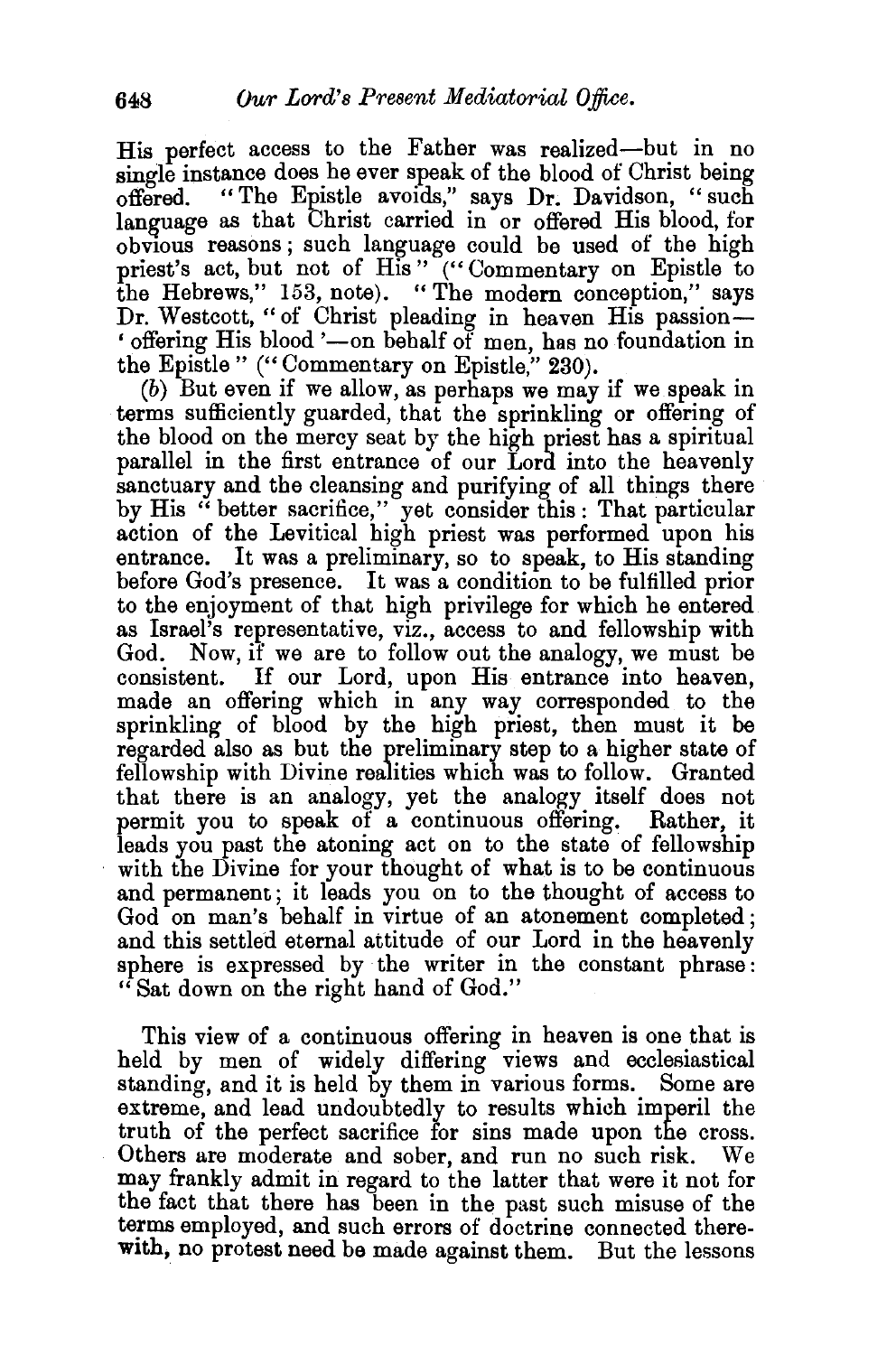of history are not to be lightly ignored, and a doctrine that in the past has been found to be capable of grave error, even though now put forward in apparently harmless, and even attractive garb, if it be not strictly in harmony with revealed truth, may involve in the end some serious, though now, perhaps, unperceived risk to the religious life. To those who endeavour to study this and other similar problems primarily from the standpoint of the teaching of the New Testament, it is often apparent that many writers and teachers of to-day, who are justly held in high esteem for their wisdom and piety, yet do in dealing with this subject use terms to express their ideas that cannot strictly be satd to be the exact language of the New Testament, or rather, we ought to say, the terms are words taken from the New Testament, only they are words that are there found, unless we are mistaken, associated with other ideas altogether. For example, when men use such phrases as " Christ is always offering His sacrifice," or " Christ is continuously presenting within the veil the sacrifice which He made on the Cross," do we not feel that there lurks in such phrases a wide possibility for misunderstanding? In many cases, it is true, when you get beneath the language used to the ideas in the writer's mind, you will possibly find yourself in perfect agreement with them. The writer just quoted really means, when he says "Christ is always offering His sacrifice," that our Lord is perpetually interceding for us, and possibly nothing more than that, but then the thought of regret constantly arises in the minds of those who desire, above all things, to be loyal to the Apostolic words, Why put it in that way? Why, if you mean as you do, the intercession of our Representative High Priest, Why put it in language which in Scripture is not usually, to say the least, associated with intercession, but, on the contrary, is connected frequently and almost invariably with the one special work of the Cross?

We are living in an age of our Church's life when there is a great and earnest desire for closer fellowship, and also a real approximation towards that fellowship among men whose opinions have been hitherto regarded as hopelessly at variance. We cannot be too thankful for this attempt after a better understanding of one another. And it seems to the present writer that Christian men of all shades of opinion can best foster that movement—which we cannot question to be of the Spirit of God - by bringing their own opinions and the opinions of others more habitually to the test of the exact thoughts of the New Testament, by striving to judge of them in the wide spirit of wisdom and love which characterizes the Apostolic writers, and by resolving that those thoughts, and not the shibboleths of party, however venerable or popular,

47